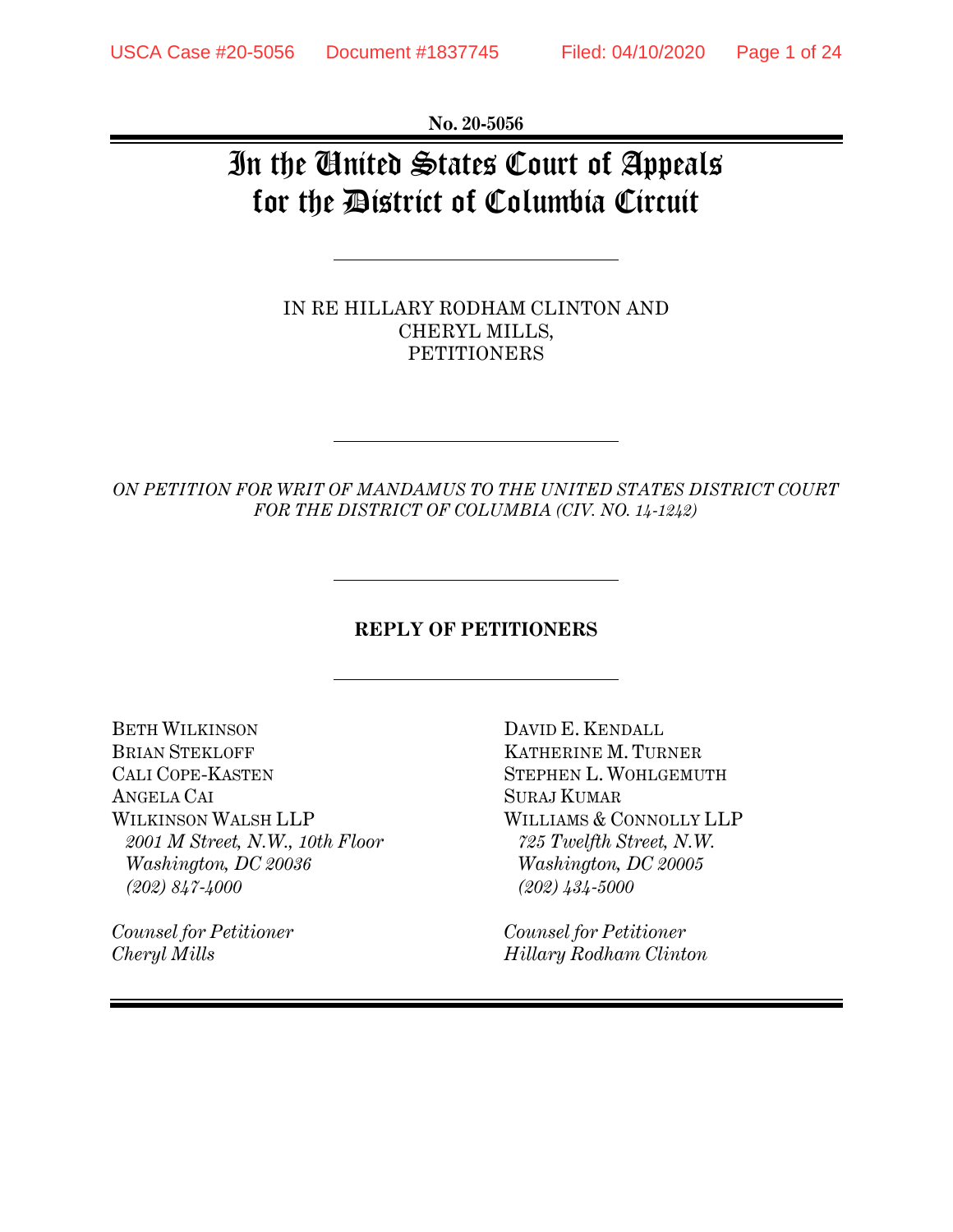## **TABLE OF CONTENTS**

| Ι.   |                                                                   |
|------|-------------------------------------------------------------------|
| II.  | This Case Is Moot as to Former Secretary Clinton and Ms. Mills. 5 |
| III. | Judicial Watch Has Not Demonstrated the Extraordinary             |
|      | <i>Morgan</i> Applies to Former Officials and Bars the<br>A.      |
|      | Another Deposition of Ms. Mills Is Unwarranted.  14<br><b>B.</b>  |
| IV.  |                                                                   |
|      |                                                                   |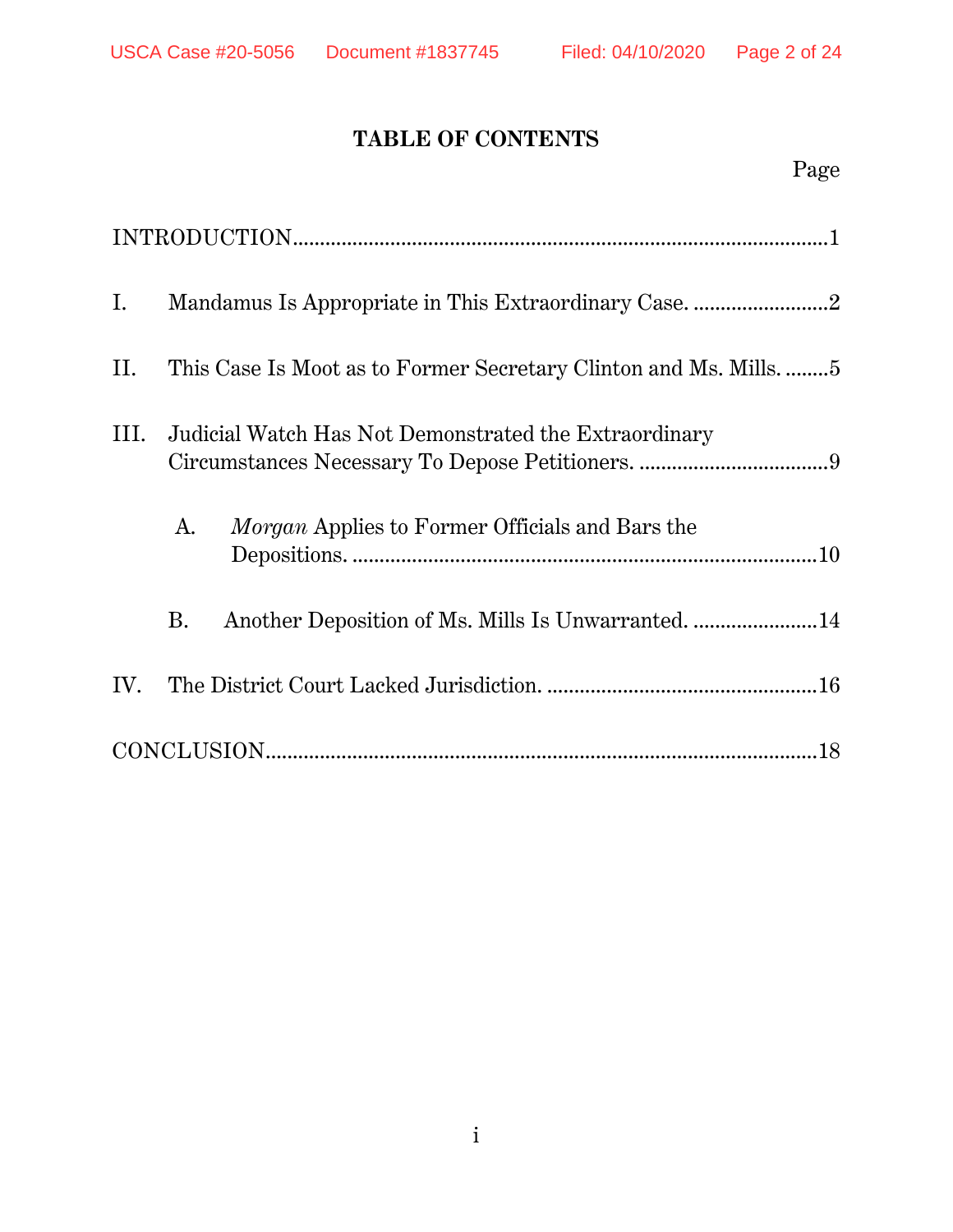## **TABLE OF AUTHORITIES**

Page **Page** 

### **Cases**

| Baker & Hostetler LLP v. U.S. Dep't of Commerce,                       |
|------------------------------------------------------------------------|
|                                                                        |
| Competitive Enter. Inst. v. Office of Sci. and Tech.,                  |
|                                                                        |
| FC Inv. Grp. LC v. IFX Markets, Ltd., 529 F.3d 1087 (D.C. Cir. 2008)17 |
| FDIC v. Galan-Alvarez,                                                 |
|                                                                        |
|                                                                        |
|                                                                        |
|                                                                        |
|                                                                        |
|                                                                        |
| In re United States,                                                   |
|                                                                        |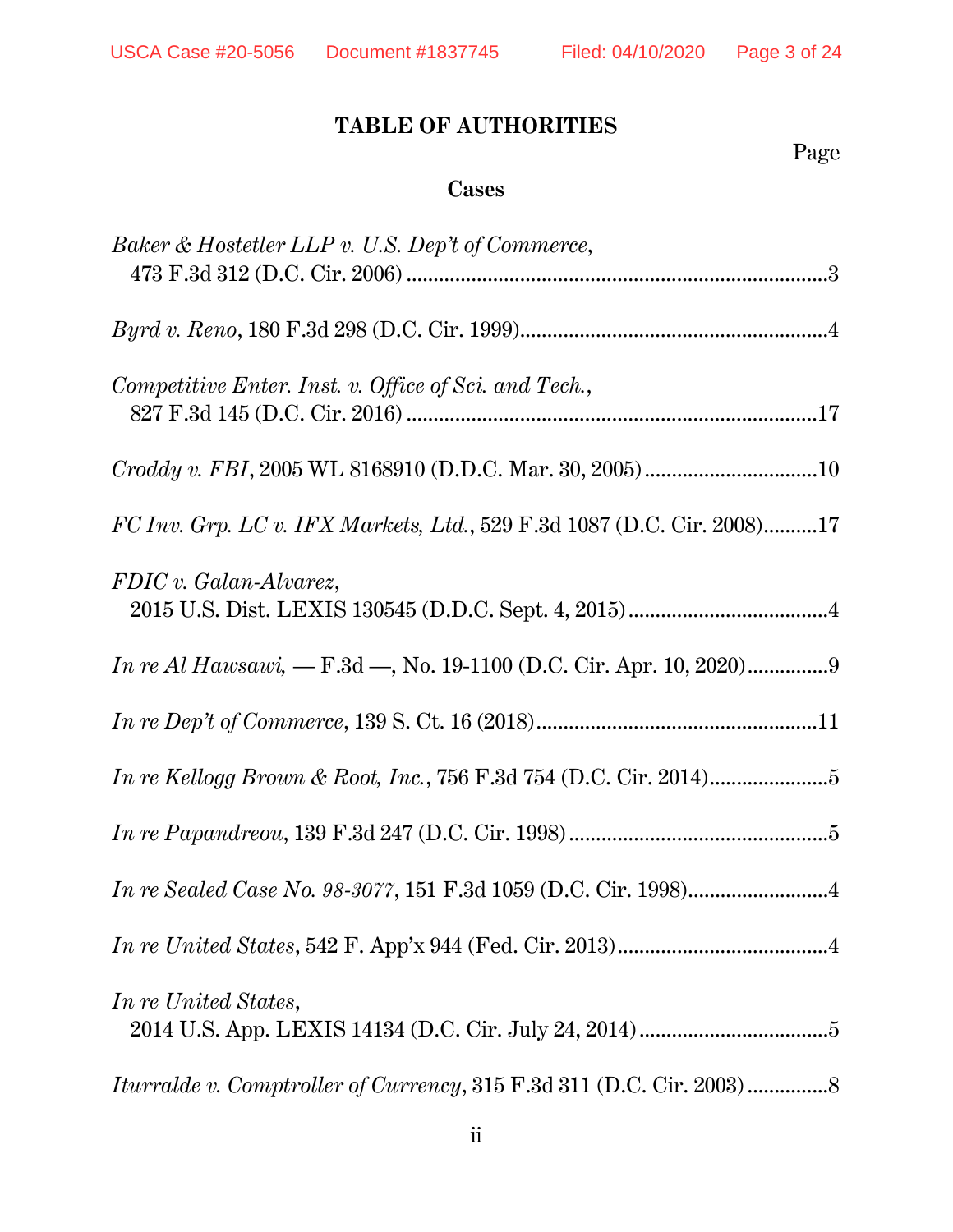| Cases—continued:                                                                  | Page |
|-----------------------------------------------------------------------------------|------|
| <i>Judicial Watch, Inc. v. Pompeo, 744 F. App'x 3 (D.C. Cir. 2018)1, 5, 8, 18</i> |      |
| Kissinger v. Reporters Comm. for Freedom of the Press,                            |      |
| Lederman v. New York City Dep't of Parks & Recreation,                            |      |
| Nat'l Abortion Fed'n v. Ctr. for Med. Progress,                                   |      |
| Raymond v. City of New York,                                                      |      |
| Reporters Comm. for Freedom of Press v. FBI,                                      |      |
|                                                                                   |      |
| Stringfellow v. Concerned Neighbors in Action, 480 U.S. 370 (1987)3               |      |

## **Other Authorities**

| A Review of Various Actions by the Federal Bureau of Investigation  |  |
|---------------------------------------------------------------------|--|
| and Department of Justice in Advance of the 2016 Election, Dep't of |  |
|                                                                     |  |
|                                                                     |  |
| Office of the Secretary: Evaluation of Email Records Management     |  |
| and Cybersecurity Requirements, Dep't of State OIG, May 201614      |  |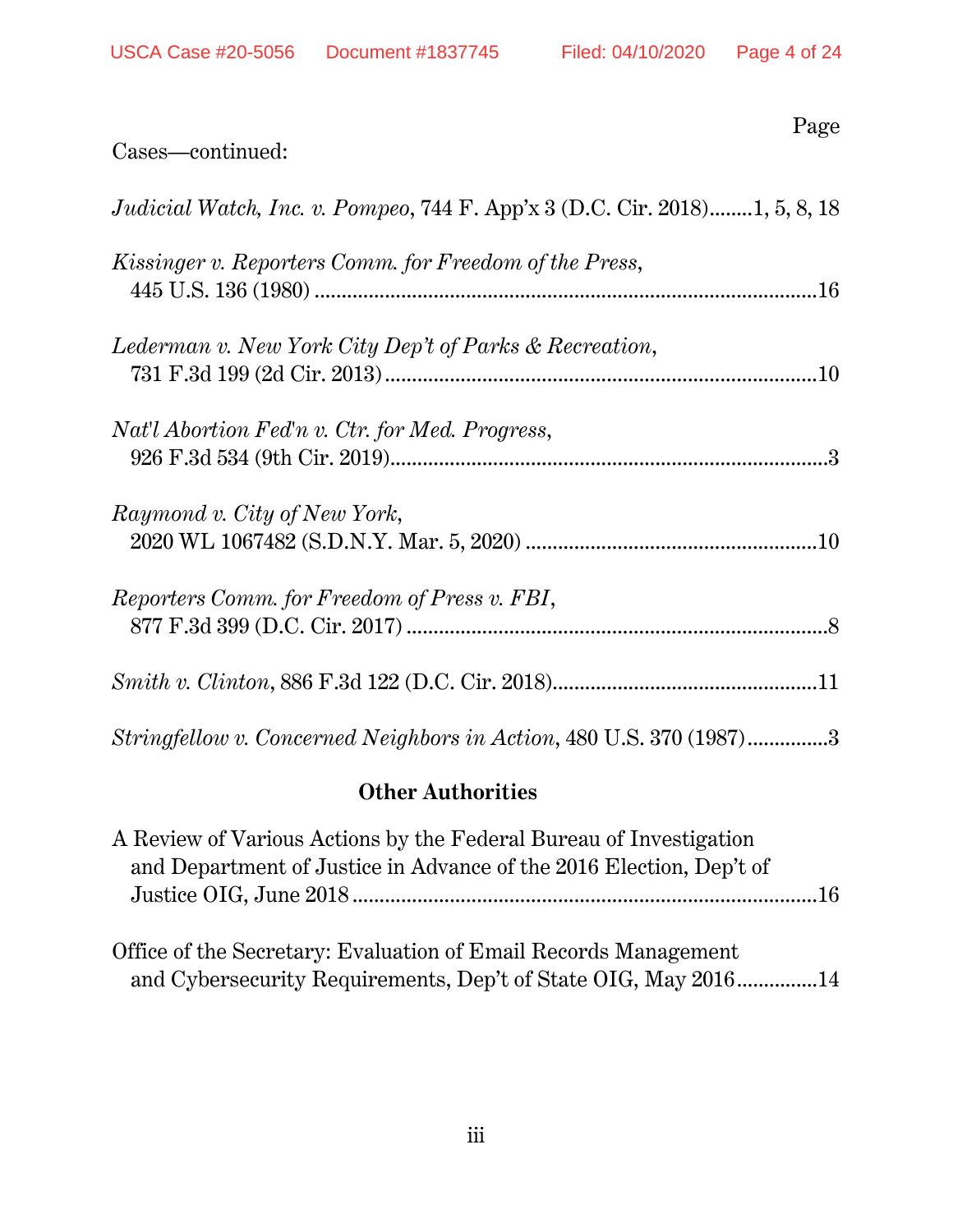#### **INTRODUCTION**

Judicial Watch does not dispute that discovery in FOIA cases is rare. Nor does it dispute that, in those rare cases, discovery must have some FOIArelated purpose—that it be a means to some end. Yet Judicial Watch never articulates what that end is here. The best it can do is to say (near the very end of its brief) that it needs to depose the former Secretary of State and her Chief of Staff so that it can seek an order from the district court "compel[ing] State to take further action with respect to [Judicial Watch's] request." Opp. 30.

What that "further action" is, Judicial Watch never says. It clearly has nothing to do with State obtaining and producing more documents about Ambassador Rice's talking points, which is the most to which FOIA entitles Judicial Watch. There are no more sources of documents to explore. Judicial Watch does not contend that Secretary Clinton, Ms. Mills, or anyone else has more responsive documents to produce. Nor does it have any answer for this Court's decision in *Pompeo*, which held that the government "has already taken every reasonable action to retrieve any remaining emails." *Judicial Watch, Inc. v. Pompeo*, 744 F. App'x 3, 4 (D.C. Cir. 2018). Judicial Watch can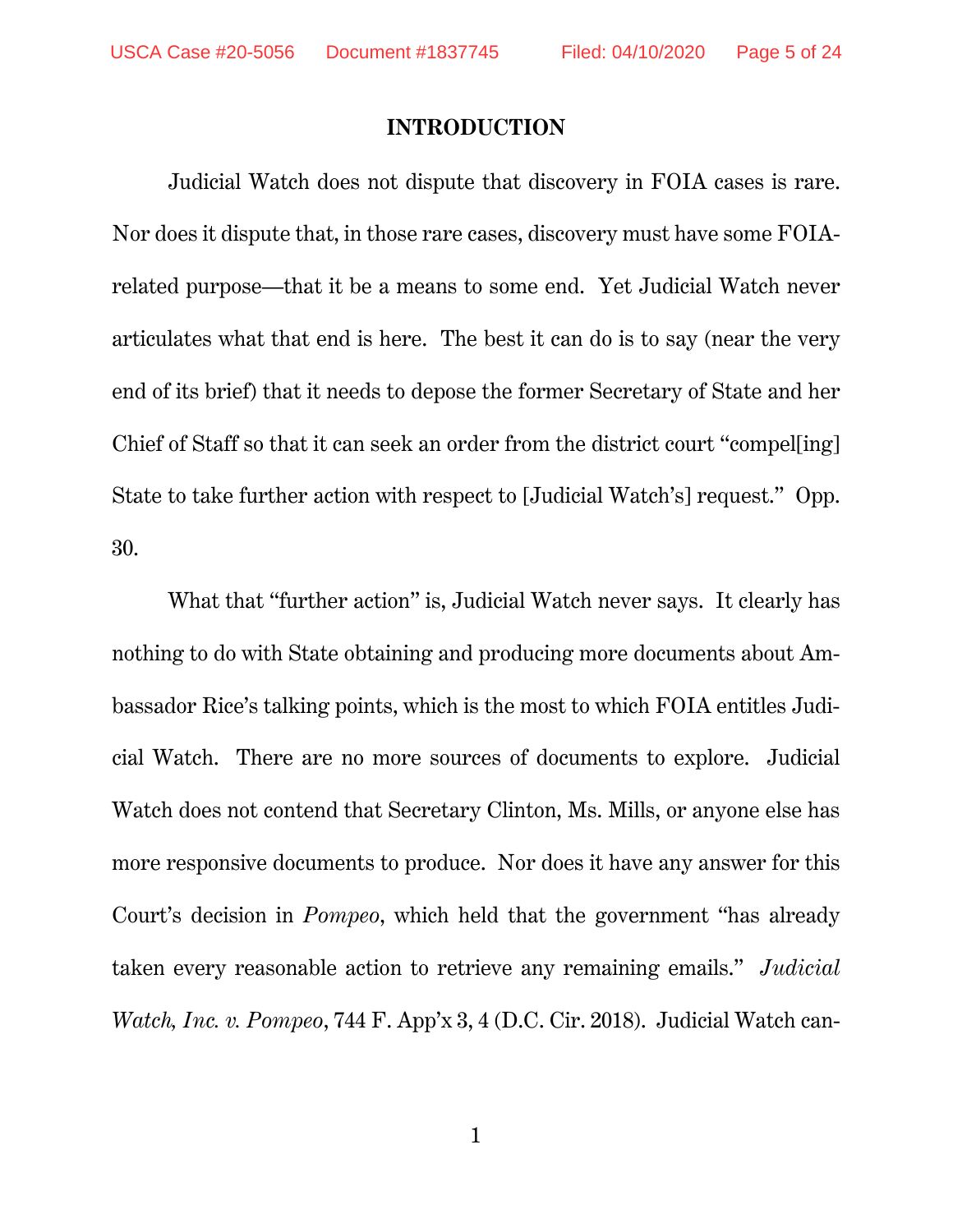not identify what it wants the district court to do despite having *already* conducted unprecedented discovery in this FOIA case.

Judicial Watch's inability to tie its extraordinary request to depose two high-ranking former officials to any relief contemplated by FOIA shows its true purpose. As the Department of State, represented by the Department of Justice, noted before the district court: Judicial Watch is not interested in "any additional searches" for documents, or in "develop[ing] factual information to be used in supporting any claim or defense in this litigation." Dkt. 133 at 10. Instead, it wants "discovery for discovery's sake." *Id.* The law requires more before a FOIA requester can depose a former Cabinet member and her Chief of Staff.

For the reasons set forth in the Petition and this Reply, mandamus is appropriate and this Court should direct the district court to deny Judicial Watch's request to depose Secretary Clinton and to re-depose Ms. Mills.

## **I. Mandamus Is Appropriate in This Extraordinary Case.**

 Judicial Watch asserts (at 12) that mandamus is inappropriate because "[t]he ordinary way to obtain quick appellate review of a discovery order is to disobey it" and risk contempt. That is wrong for at least three reasons.

*First*, this is no "ordinary" case. This case presents the extraordinary

2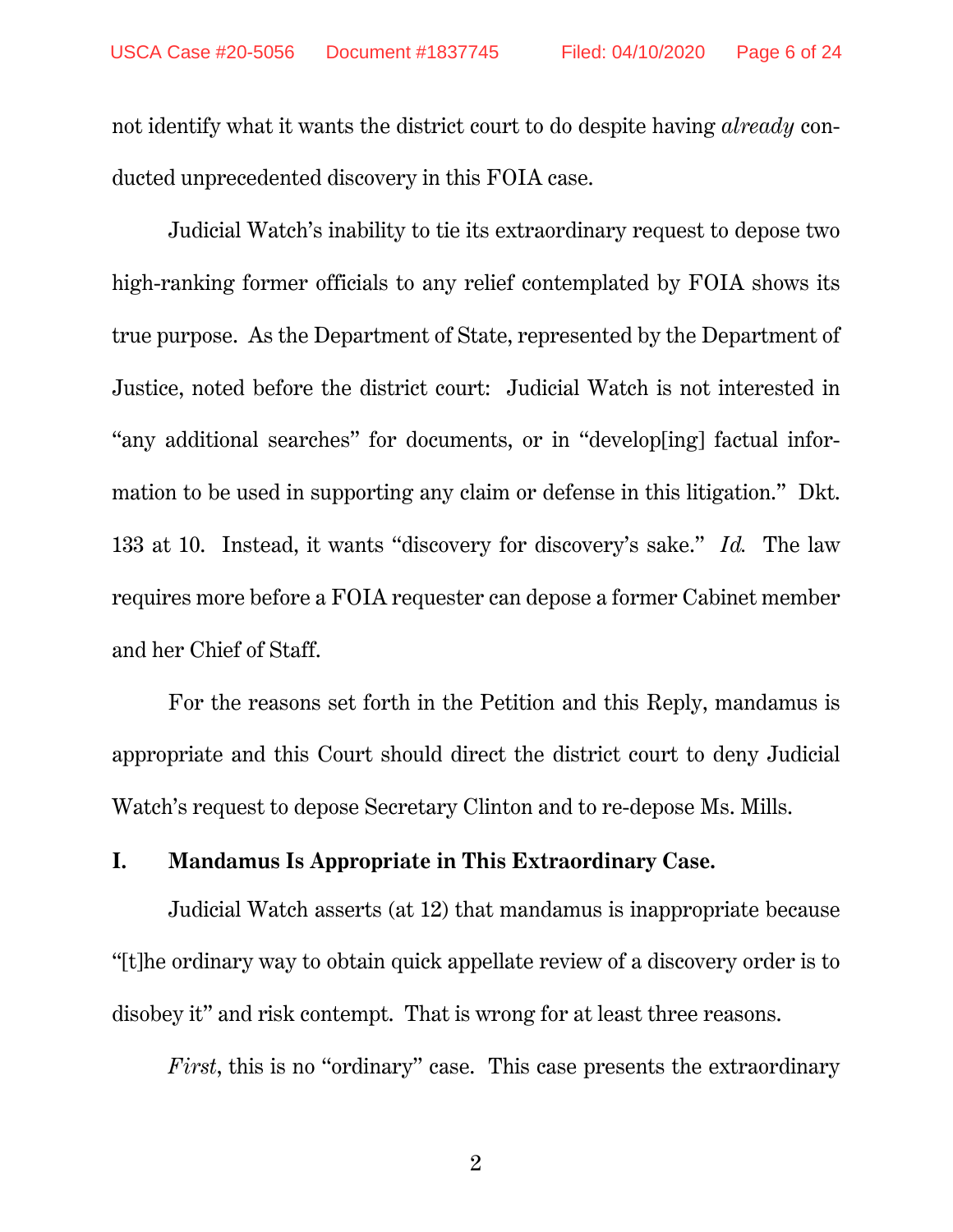circumstance of a district court ordering depositions of a former Secretary of State and her Chief of Staff under the further extraordinary circumstance of FOIA discovery, which should only be granted in "rare" cases. *Baker & Hostetler LLP v. U.S. Dep't of Commerce*, 473 F.3d 312, 318 (D.C. Cir. 2006) (quotations omitted); *see also* Pet. 17–33; Dkt. 133 at 10 (Department of Justice noting that Judicial Watch has received "extraordinary" discovery into "the adequacy of the Government's search, of the sort that is virtually never provided to a FOIA plaintiff"). These circumstances are all the more extraordinary given the unusually extensive discovery already conducted and given that these depositions are not plausibly tied to obtaining any additional documents responsive to Judicial Watch's FOIA request.

*Second*, Judicial Watch is wrong about the appealability of a contempt order, at least as to Secretary Clinton, who is "a party to the suit by virtue of [her] permissive intervention."<sup>1</sup> Stringfellow v. Concerned Neighbors in Ac*tion*, 480 U.S. 370, 375 (1987). Citing this Court's decision *In re Papandreou*,

 $1$  Ms. Mills also may be unable to appeal a contempt order, given the "substantial congruence of interests" between her and Secretary Clinton; under such circumstances "the non-party may not immediately appeal" so as to avoid "piecemeal" and "duplicative appeals." *Nat'l Abortion Fed'n v. Ctr. for Med. Progress*, 926 F.3d 534, 538–39 (9th Cir. 2019).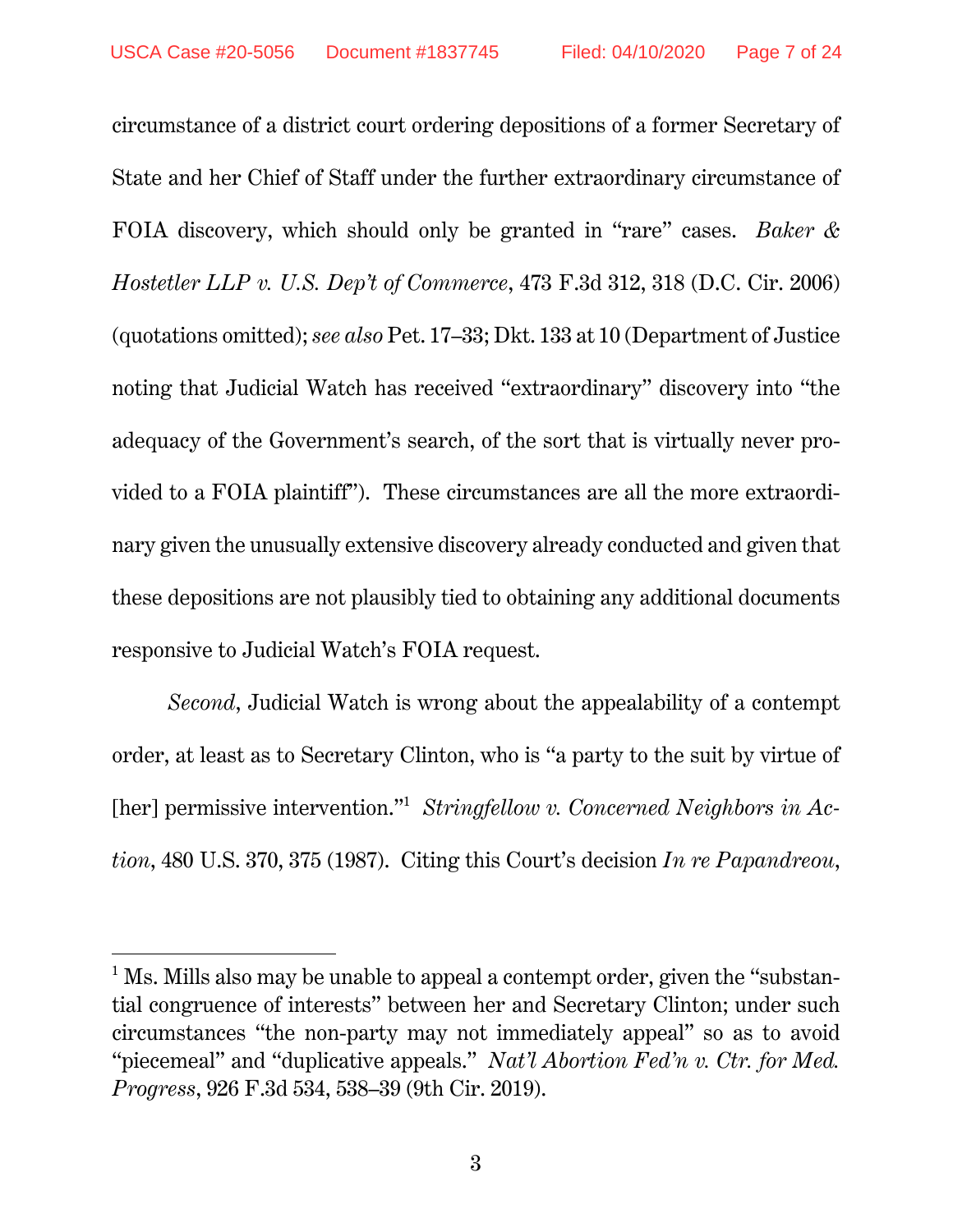Judicial Watch argues that petitioners can ignore the district court's order and then appeal any resulting contempt order, Opp. 12, but fails to disclose *Papandreou*'s subsequent treatment. This Court later recognized that the parties in *Papandreou* "did not bring to our attention a longstanding distinction between civil and criminal contempt orders issued against a party to a litigation." *In re Sealed Case No. 98-3077*, 151 F.3d 1059, 1064 (D.C. Cir. 1998). That distinction is critical: unlike a criminal contempt order, "a civil contempt order against a party" is not an appealable final order. *Byrd v. Reno*, 180 F.3d 298, 302 (D.C. Cir. 1999). Given the uncertainty as to whether a contempt order will be civil or criminal, this Court has held that risking contempt is not an adequate alternative to mandamus. *In re Sealed Case*, 151 F.3d at 1065.

*Third*, Secretary Clinton and Ms. Mills are no less entitled to the mandamus remedy than sitting officials. Two important rationales for the principle articulated in *Morgan* apply equally to former officials: (1) the need to avoid "discourag[ing] otherwise upstanding individuals from public service," *FDIC v. Galan-Alvarez*, No. 15-mc-00752, 2015 U.S. Dist. LEXIS 130545, at \*12 (D.D.C. Sept. 4, 2015) (quotation omitted); and (2) the rule against probing officials' mental processes, which "hardly becomes inapplicable upon an official's departure from [] office," *In re United States*, 542 F.

4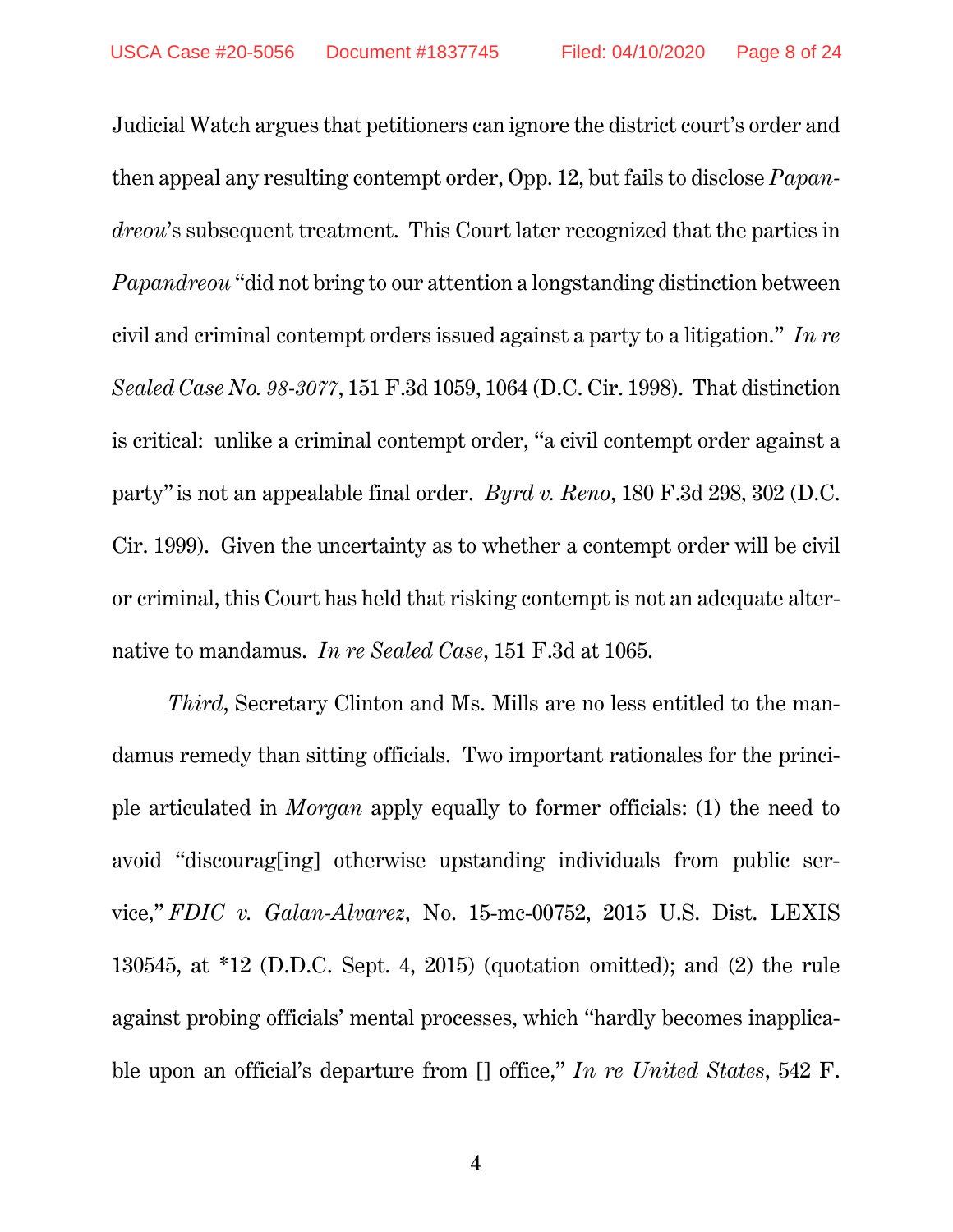App'x 944, 949 (Fed. Cir. 2013). Even if petitioners could appeal a contempt order, Judicial Watch's proposed rule would force former officials to violate a court order and risk contempt to vindicate the "well-established" principle that high-ranking officials should only be deposed in extraordinary circumstances. *In re United States*, No. 14-5146, 2014 U.S. App. LEXIS 14134, at \*1 (D.C. Cir. July 24, 2014).

 Judicial Watch cites no authority holding that the interests protected by *Morgan* are somehow less important than claims of privilege by a private company or foreign sovereign immunity, both of which have justified mandamus. *See In re Kellogg Brown & Root, Inc.*, 756 F.3d 754, 761 (D.C. Cir. 2014) ("forcing a party to go into contempt is not an 'adequate' means of relief in these circumstances"); *In re Papandreou*, 139 F.3d 247, 251 (D.C. Cir. 1998) (mandamus is appropriate where a contempt order "would be problematic" and "offend[] diplomatic niceties"). Under these extraordinary circumstances, mandamus is necessary.

#### **II. This Case Is Moot as to Former Secretary Clinton and Ms. Mills.**

In *Pompeo*, this Court held that the government "has already taken every reasonable action to retrieve any remaining emails" and that "no imaginable enforcement action" could recover additional emails. *Pompeo*, 744 F.

5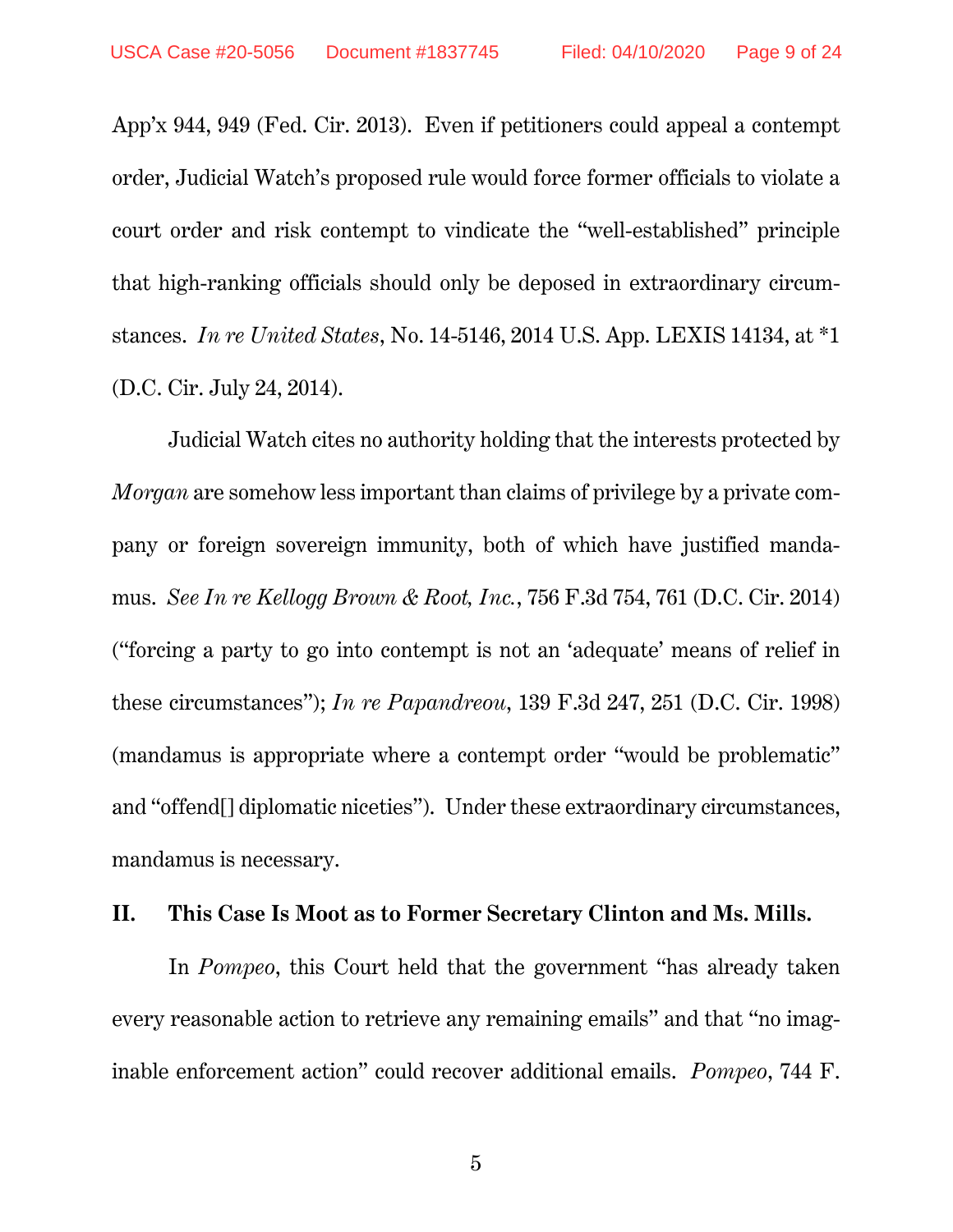App'x at 4–5. Those holdings render this case moot, as FOIA cases end when an agency has produced documents located after a reasonable search. *Pompeo* makes clear that there are no more documents to be located. Pet. 19–22. Judicial Watch does not dispute that mootness is a valid threshold ground for dismissal that would obviate expansive discovery and support mandamus. Pet. 16. Instead, it attacks *Pompeo*. Its attacks fail.

*First*, Judicial Watch argues that *Pompeo* "did not address the reasonableness of State's search for records" in response to the at-issue FOIA request. Opp. 31. That is beside the point. While the *Pompeo* Court obviously did not address the specific search in this case, it did hold that the government had already obtained *all* of Secretary Clinton's recoverable emails. State has already produced to Judicial Watch any emails responsive to its FOIA request. State Br. 2; Dkt. 133 at 4–6.

*Second*, Judicial Watch argues that *Pompeo* is distinguishable because it does not address "what relief is available" to a FOIA requester when an agency allegedly acts in bad faith to thwart FOIA. Opp. 31, 33. While *Pompeo* did not address that issue, other cases do. Even if an agency withholds documents in bad faith, or routes them outside the government to "evade" FOIA,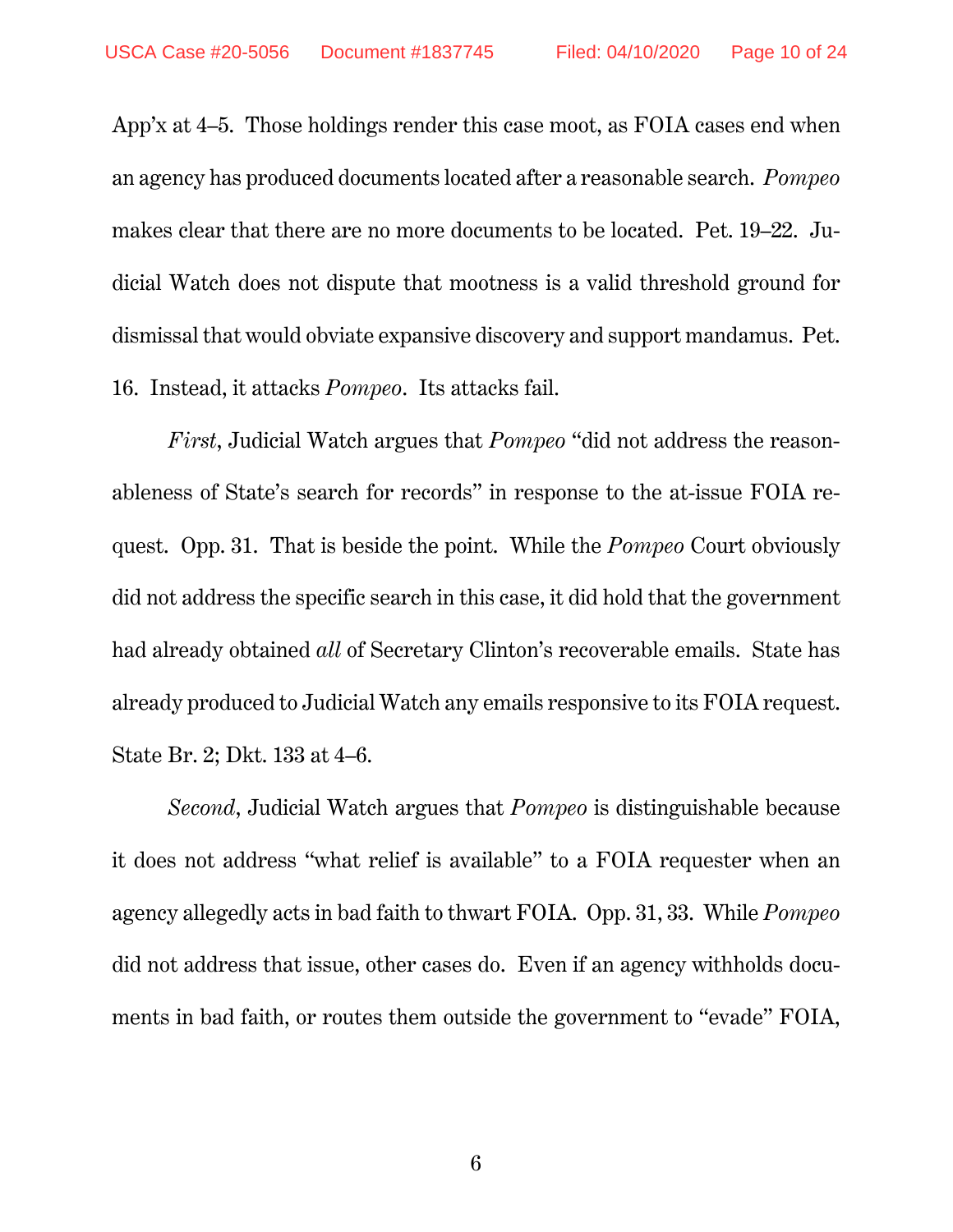the only possible remedy is for the agency to locate and produce any responsive documents. Pet. 22. As the Department of Justice's brief recognizes, State has "already" done that. State Br. 2.<sup>2</sup>

*Third*, Judicial Watch argues that *Pompeo* is "wrong" because State has produced a small number of additional emails in a separate case before Judge Boasberg. Opp. 32. But none of those emails is responsive to the FOIA request here.<sup>3</sup> Dkt. 156 at 23. Moreover, Judicial Watch ignores the legal standard under FOIA. "[I]t is long settled that the failure of an agency to turn up

Dkt. 133 at 5.

 $\overline{a}$ 

<sup>3</sup> One of the emails references Benghazi but does not concern the talking points that are the subject of Judicial Watch's FOIA request here.

 $2^2$  The Department of Justice made the same argument before the district court (with different lawyers and more oomph):

Even if this Court found that Secretary Clinton used private email with the specific intent of evading FOIA obligations, Plaintiff has already received the only relief such a finding would (arguably) make available: State's recovery, search, and processing of any records held by the former Secretary, including records that were not in the possession, custody, or control of State at the time the FOIA request was filed or the original searches were conducted. Thus, resolution of the factual and legal dispute underlying this topic would have no effect on the rights of the parties, and it is therefore an inappropriate avenue for additional discovery.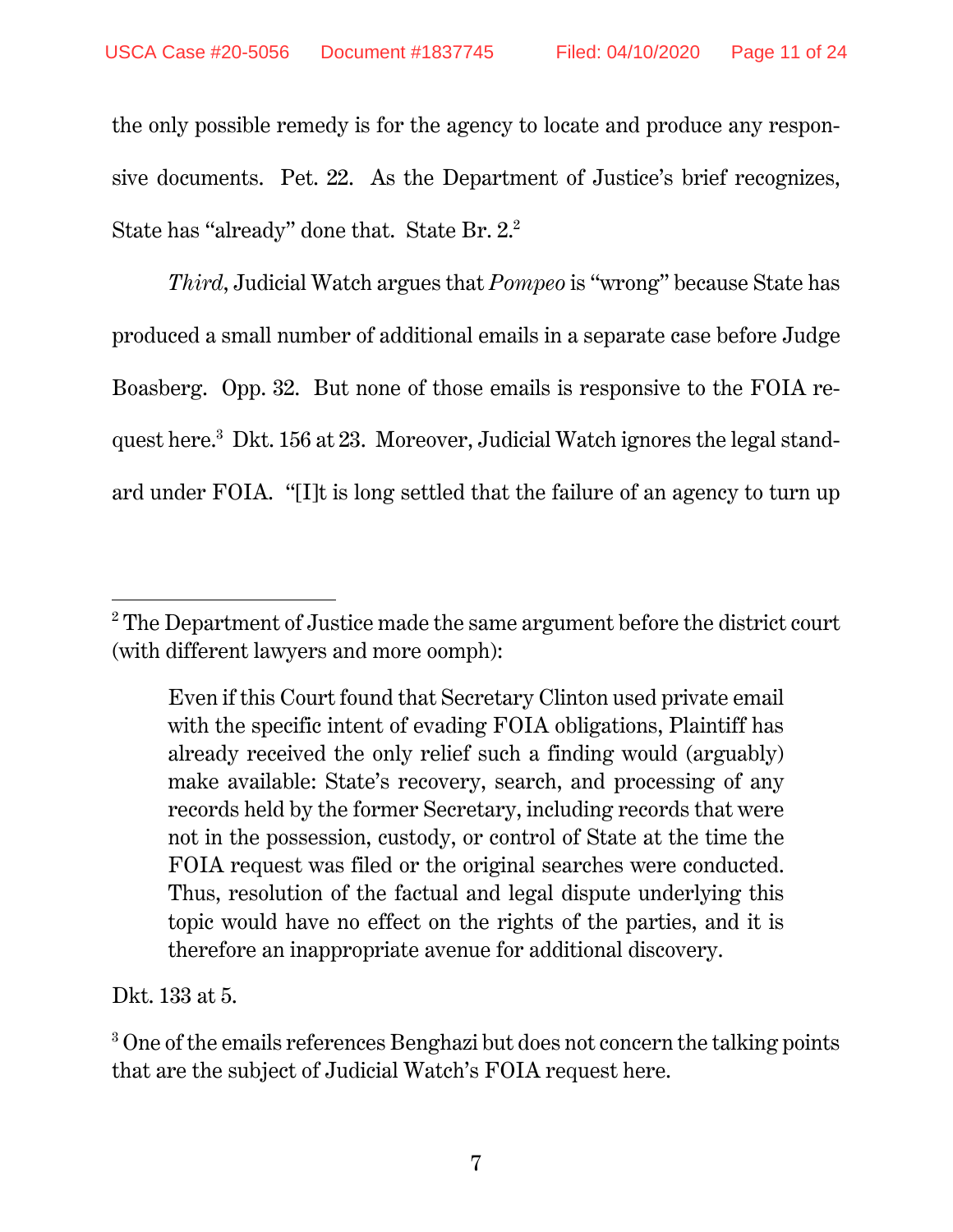one specific document in its search does not alone render a search inadequate." *Iturralde v. Comptroller of Currency*, 315 F.3d 311, 315 (D.C. Cir. 2003); *see also Reporters Comm. for Freedom of Press v. FBI*, 877 F.3d 399, 408 (D.C. Cir. 2017); Pet. 17–18. This Court has repeatedly held that the existence of other potentially responsive documents does not undermine a search's adequacy.4 That is all the more true where the "new" documents are not even responsive.

Moreover, as State explained to the district court, the production in the Judge Boasberg case does not "cast[] any doubt on the bigger picture of the FBI's investigation," Dkt. 156 at 25, which, as this Court recognized, included "every reasonable action to retrieve any remaining emails."5 744 F. App'x at 4. Judicial Watch has obtained emails that State received from FBI, in response to a separate request for all emails sent or received by Secretary Clinton. Dkt. 61 at 2, 15-cv-687. And it cannot credibly contend that Secretary

<sup>4</sup> *See, e.g., Iturralde*, 315 F.3d at 315; *Reporters Comm.*, 877 F.3d at 408.

 $^5$  While Judicial Watch suggests that third parties may still possess emails exchanged with Secretary Clinton, this Court has already rejected that argument as "both fanciful and unpersuasive." *Pompeo*, 744 F. App'x at 4.In any event, no authority suggests that FOIA requires an agency to acquire documents from third parties who corresponded with agency officials.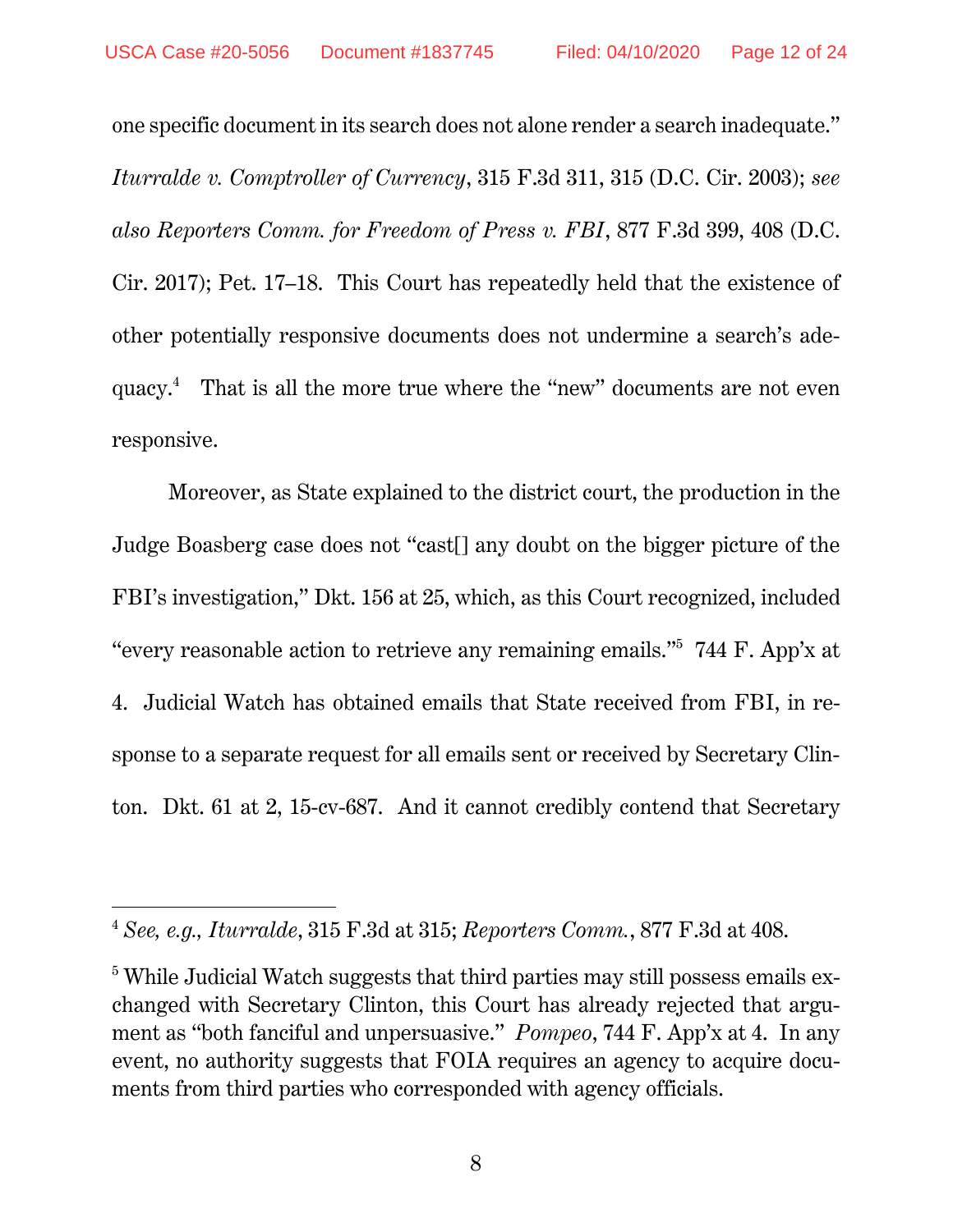Clinton has any more emails responsive to its FOIA request. *See* Pet. 20 & n.2.

To the extent Judicial Watch has any objections about the documents produced in the Judge Boasberg case, it can raise those objections before Judge Boasberg. If it believes the FBI has additional records not provided to State—and there is no indication that it does—it should file a FOIA request with the FBI. The bottom line, however, is that this case is moot.

## **III. Judicial Watch Has Not Demonstrated the Extraordinary Circumstances Necessary To Depose Petitioners.**

Petitioners have a clear and indisputable right to mandamus on the additional ground that the district court erred by ordering the deposition of highranking government officials in a FOIA case about matters that are the subject of a large, existing record. Pet.  $23-33.6$  In response, Judicial Watch argues that the district court's ruling was proper because the normal rules about high-ranking officials do not apply to petitioners and because petitioners supposedly possess discoverable information. Opp. 15–24.

 $^6$  This Court "assess[es] whether to grant the [] requested relief using the specific standard for mandamus relief alone." *In re Al Hawsawi*, — F.3d —, No. 19-1100 (Apr. 10, 2020), slip op. 6–7.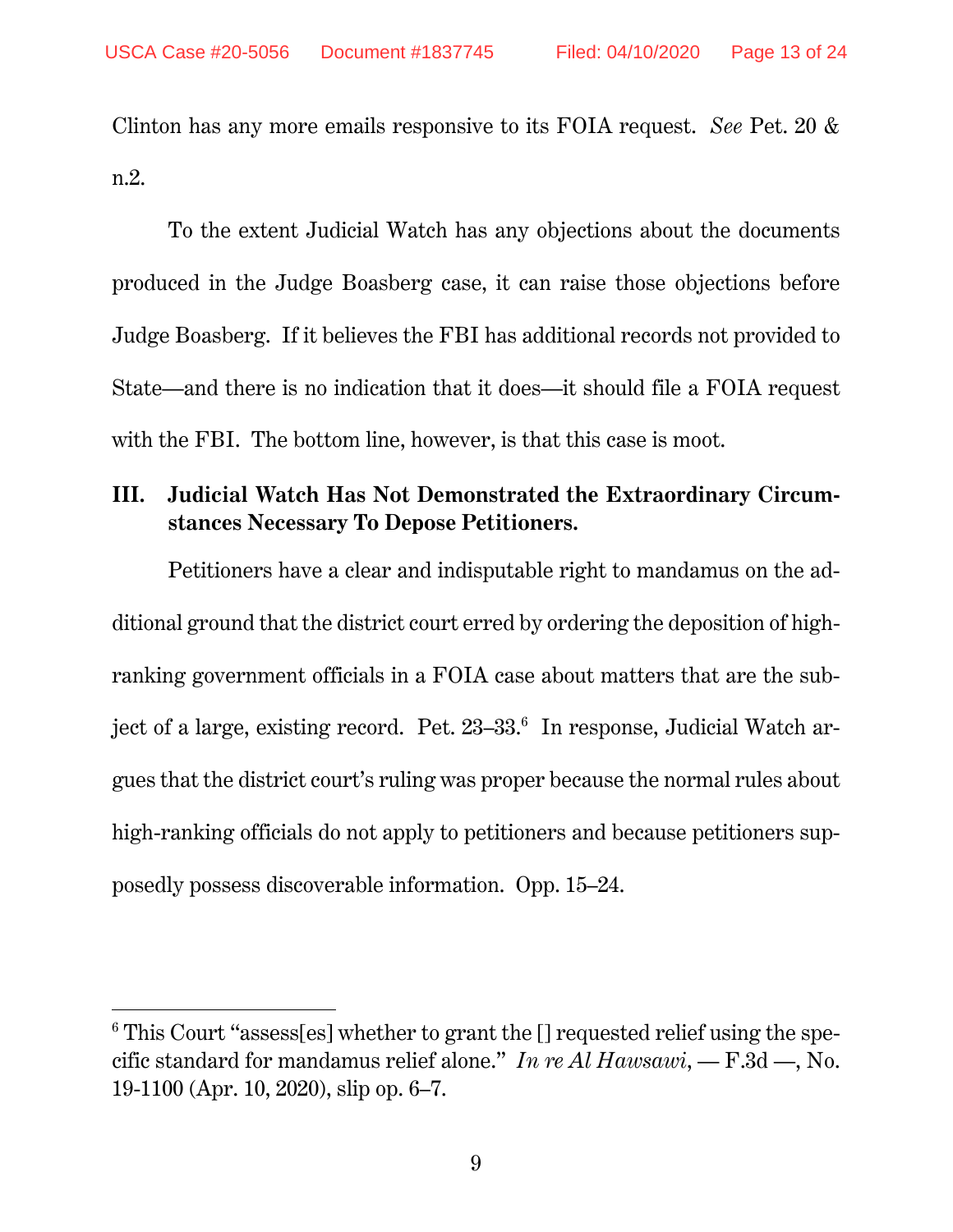#### **A.** *Morgan* **Applies to Former Officials and Bars the Depositions.**

Contrary to Judicial Watch's argument, *Morgan*'s rule against deposing high-ranking officials applies to former officials. *E.g., Raymond v. City of New York*, No. 15-cv-6885, 2020 WL 1067482, at \*4 (S.D.N.Y. Mar. 5, 2020) (former police commissioners); *Croddy v. FBI*, No. 00-cv-0651, 2005 WL 8168910, at \*1 (D.D.C. Mar. 30, 2005) (former FBI director); Pet. 24–25 (additional authorities). At least one circuit has so held, barring the deposition of the former deputy mayor of New York City. *Lederman v. New York City Dep't of Parks & Recreation*, 731 F.3d 199, 203–04 (2d Cir. 2013). The Department of Justice agrees. As recently as 2018, it argued that "the '*Morgan* Doctrine' and its progeny" applied to "a former high-ranking government official." *Rodriguez Alvarado v. United States*, No. 16-cv-05028, Dkt. 70-3 (D.N.J. Aug. 1, 2018).

Judicial Watch contends (at 16–17) that *Morgan* does not apply because Secretary Clinton was not enforcing a regulation or "discharging" a "uniquely delegated" duty. But Judicial Watch fails to cite a case holding that *Morgan* is limited to those contexts. In any event, Judicial Watch seeks to question Secretary Clinton about her email practices—and, specifically, emails related to the Benghazi attacks—while performing official duties as Secretary of State. Pet. App. C at 10. This Court has already held that Secretary Clinton's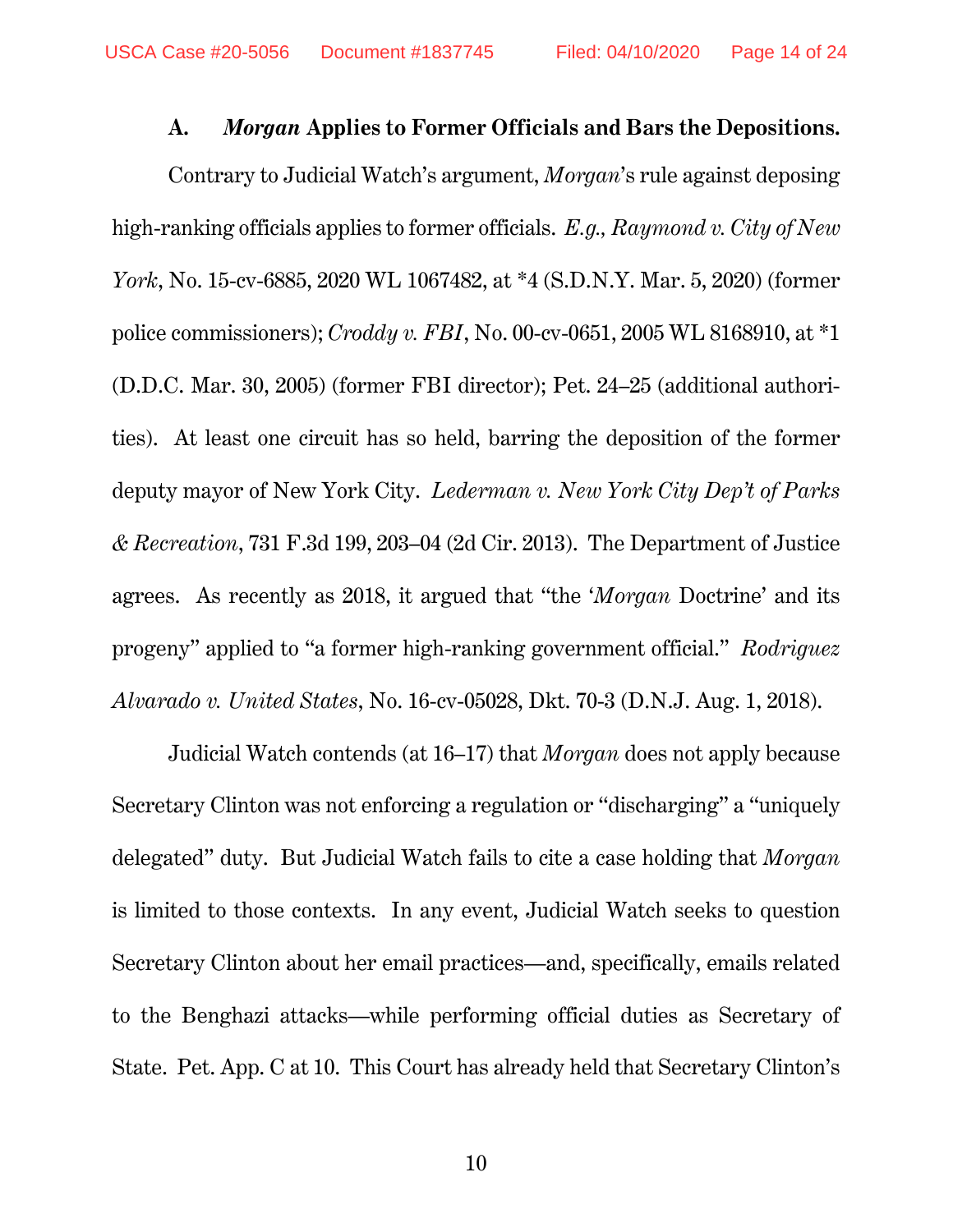email "communications"—concerning matters of foreign policy and national security—"fall within the heartland of her duties as Secretary of State."<sup>7</sup> *Smith v. Clinton*, 886 F.3d 122, 127 (D.C. Cir. 2018). Judicial Watch offers no plausible distinction between Secretary Clinton's email practices in performing official duties and the Agriculture Secretary's "personnel decision," *In re United States*, 2014 U.S. App. LEXIS 14134, at \*2, or the Commerce Secretary's addition of a citizenship question to the census, *In re Dep't of Commerce*, 139 S. Ct. 16 (2018). In fact, *Morgan*'s presumption against depositions should carry even more weight here than in typical administrative agency cases, where a showing of bad faith can justify vacatur of the agency decision. Under FOIA, by contrast, the remedy for bad faith is remand for additional review

<sup>&</sup>lt;sup>7</sup> The Department of Justice now claims that deposing Secretary Clinton regarding her email practices would not "prob[e] internal government decisionmaking regarding official policy." State Br. 3. That assertion cannot be squared with State's Westfall certification in *Smith v. Clinton*, in which it represented that Secretary Clinton's email communications were within "the scope of her office as Secretary of State." *Smith*, 886 F.3d at 127; *see also* Dkt. 14 at 3–4, 07-cv-712 (D.D.C. Mar. 6, 2008) (urging court to "look to the nature of the communication and not to the email account used" in rejecting the "factually unsupported premise that no email sent from an RNC email account could have contained 'official advice'"). Any email communications related to Ambassador Rice's talking points surely relate to "internal government decisionmaking regarding official policy."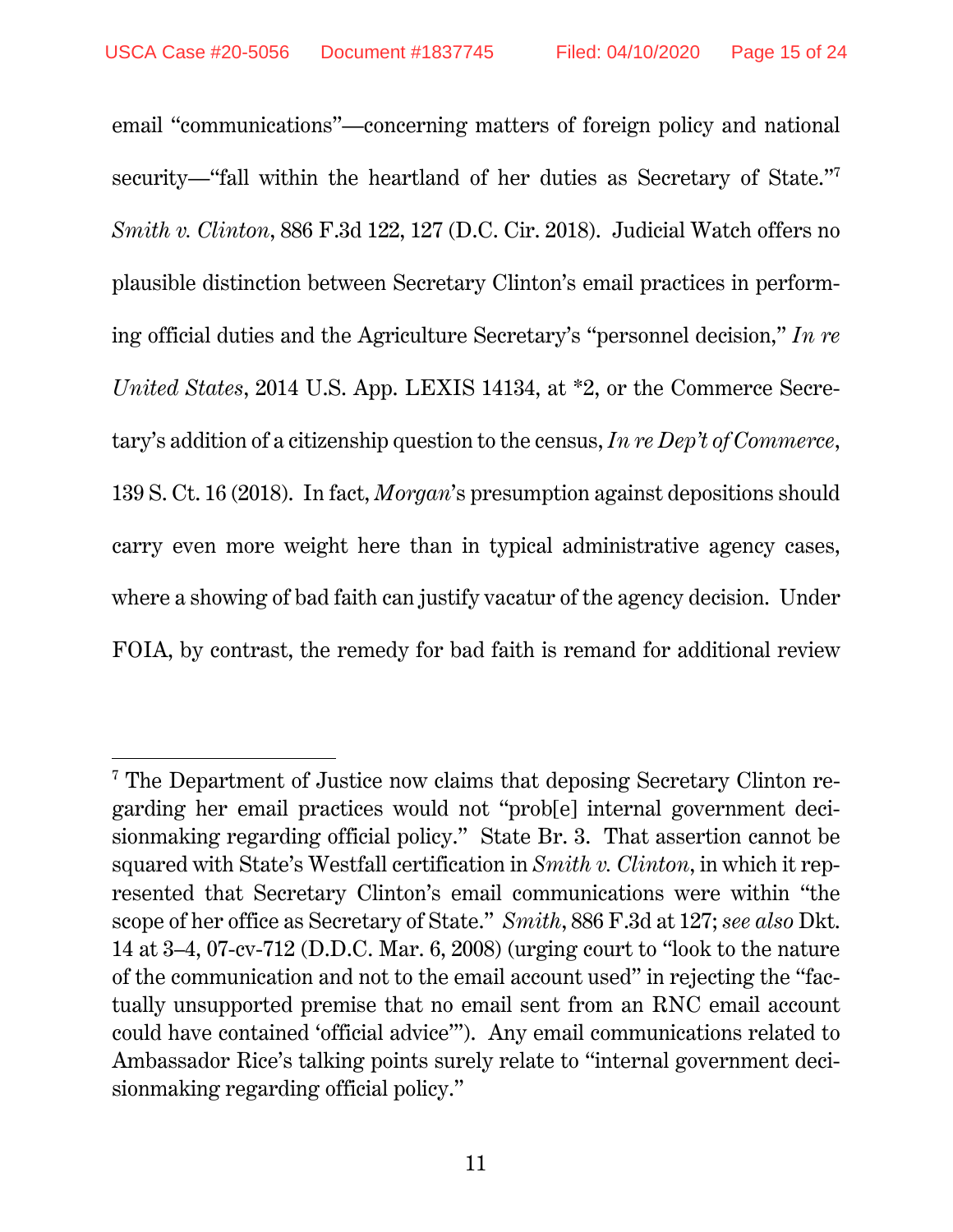and production of documents—which would be futile here. Pet. 19–22.

Nor does Judicial Watch explain why the information it seeks is unavailable through less burdensome means. Pet. 26–28. It asserts that Secretary Clinton and Ms. Mills "uniquely possess information needed by the District Court to resolve issues raised in this litigation." Opp. 18. Even if that were true, *cf.* Pet. 22, Judicial Watch fails to show that such information is not already present in the large, existing record, which includes interrogatory responses from Secretary Clinton, other testimony, and the FBI's summaries of its interviews of Secretary Clinton and Ms. Mills. Pet. 26–28. And while Judicial Watch and the district court believe that record only "scratches the surface" of "Clinton's motives and state of mind in using a personal email server to conduct official business, her understanding of State's record management obligations, and her thought process when leaving State with at least 30,000 public records," the reality is she already addressed *all* of these subjects in verified answers to Judicial Watch's interrogatories in the Judge Sullivan case. Pet. 27; Dkt. 143-1.<sup>8</sup> The district court erred by ordering depositions given

<sup>&</sup>lt;sup>8</sup> Between this case and the case before Judge Sullivan, Judicial Watch has taken 19 depositions. Dkt. 133 at 1. Notably, after the extensive discovery in the Judge Sullivan case, Judicial Watch settled and the case was dismissed. Dkt. 187, 13-cv-1363.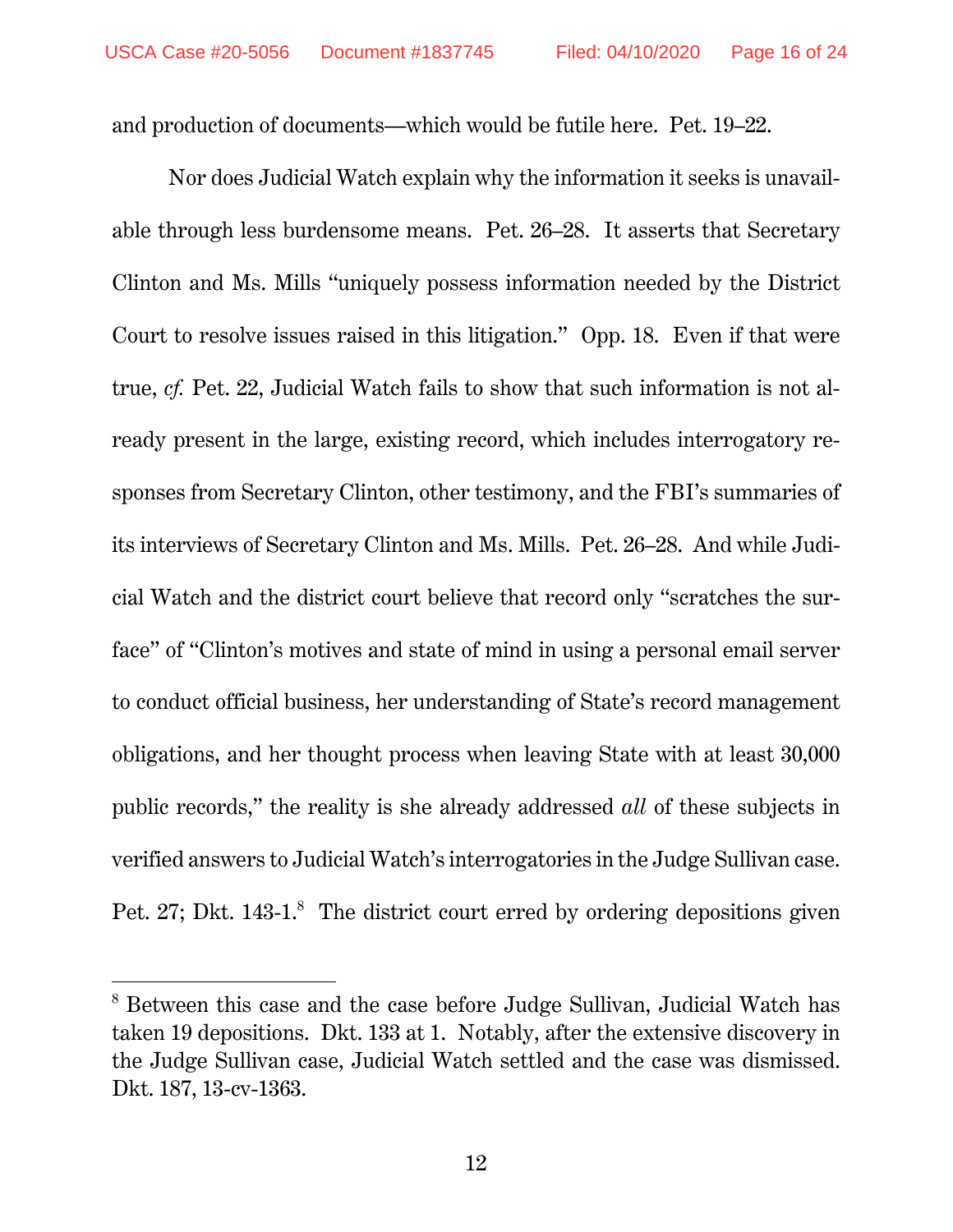that record.

 $\overline{a}$ 

In the end, much of Judicial Watch's argument depends on the deposition of Tasha Thian, a former State Department records officer. It cites her testimony at least ten times. But Ms. Thian admitted during her deposition that she left the Department in June 2014 (Dkt. 147-1 at 13), a month after the at-issue FOIA request, and that she has no firsthand information about the search conducted pursuant to that request.<sup>9</sup> Moreover, Ms. Thian admitted that *she never met nor spoke to Secretary Clinton about her emails or anything else*. She was unaware of Secretary Clinton's use of her personal email and never saw any of her emails (*id.* at 38.) While she briefed certain State employees about recordkeeping, she could not recall which staffers attended those briefings (*id.* at 42–46, 70–72).

Ms. Thian's speculative opinions are not based on firsthand knowledge but instead on documents produced in response to Ms. Thian's own FOIA request "to know what the Secretary was briefed on before she came to the department" (*id.* at 61–62), as well as "you know, the OIG investigations and the

<sup>&</sup>lt;sup>9</sup> When asked about Ms. Mills' testimony that she had never received FOIA training while at the State Department, Ms. Thian replied: "I wasn't in charge of the FOIA program. I'm not aware." Dkt. 147-1 at 83.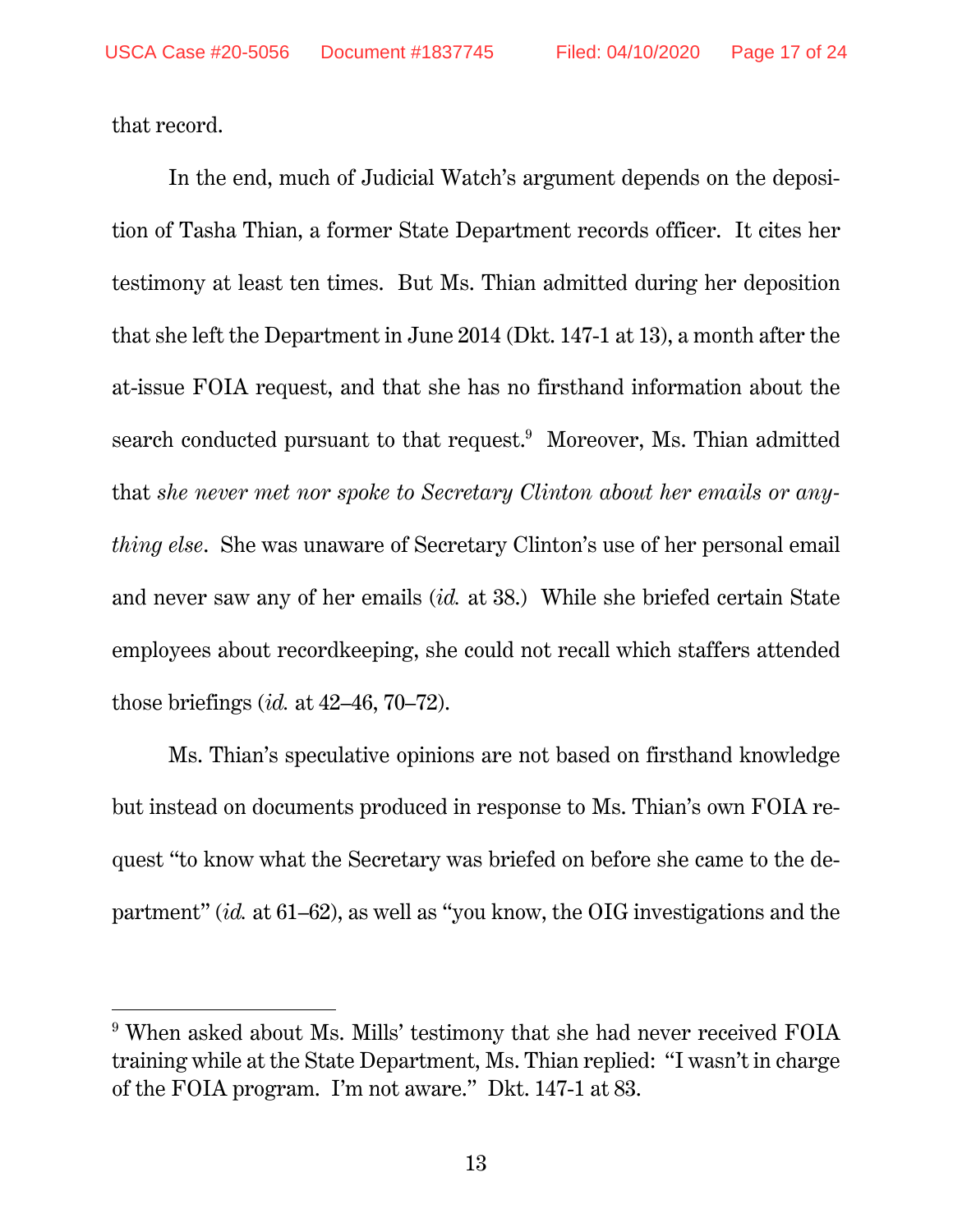$\overline{a}$ 

FBI investigations" (*id.* at 129). Her speculation about Secretary Clinton's email practices thus comes not from her personal knowledge but primarily from the news media, her FOIA request response, and deposition transcripts in this case (*id.* at 185).

#### **B. Another Deposition of Ms. Mills Is Unwarranted.**

In attempting to justify re-deposing Ms. Mills, Judicial Watch mischaracterizes or ignores the discovery it already took from Ms. Mills in the Judge Sullivan case. Contrary to its assertions here (at 21), Judicial Watch had the opportunity to and did ask Ms. Mills about documents related to the Benghazi attack in the prior, five-hour deposition.10 Dkt. 142-1 at 202:4–212:5.

Judicial Watch takes the unjustifiable position, blessed by the district court, that there are no limits to re-deposing a witness anytime a modicum of new information surfaces or when a party wishes it had asked different questions. For example, Judicial Watch points to statements Bryan Pagliano made

<sup>&</sup>lt;sup>10</sup> Judicial Watch states that "a search warrant affidavit for Mills's personal Gmail account was drafted but never filed," but fails to mention that Ms. Mills provided emails from her personal account to State that constituted federal records. Dkt. 19-2, at 8; *see also* Office of the Secretary: Evaluation of Email Records Management and Cybersecurity Requirements, Dep't of State OIG, May 2016, at 24, https://www.oversight.gov/sites/default/files/oig-reports/esp-16-03.pdf.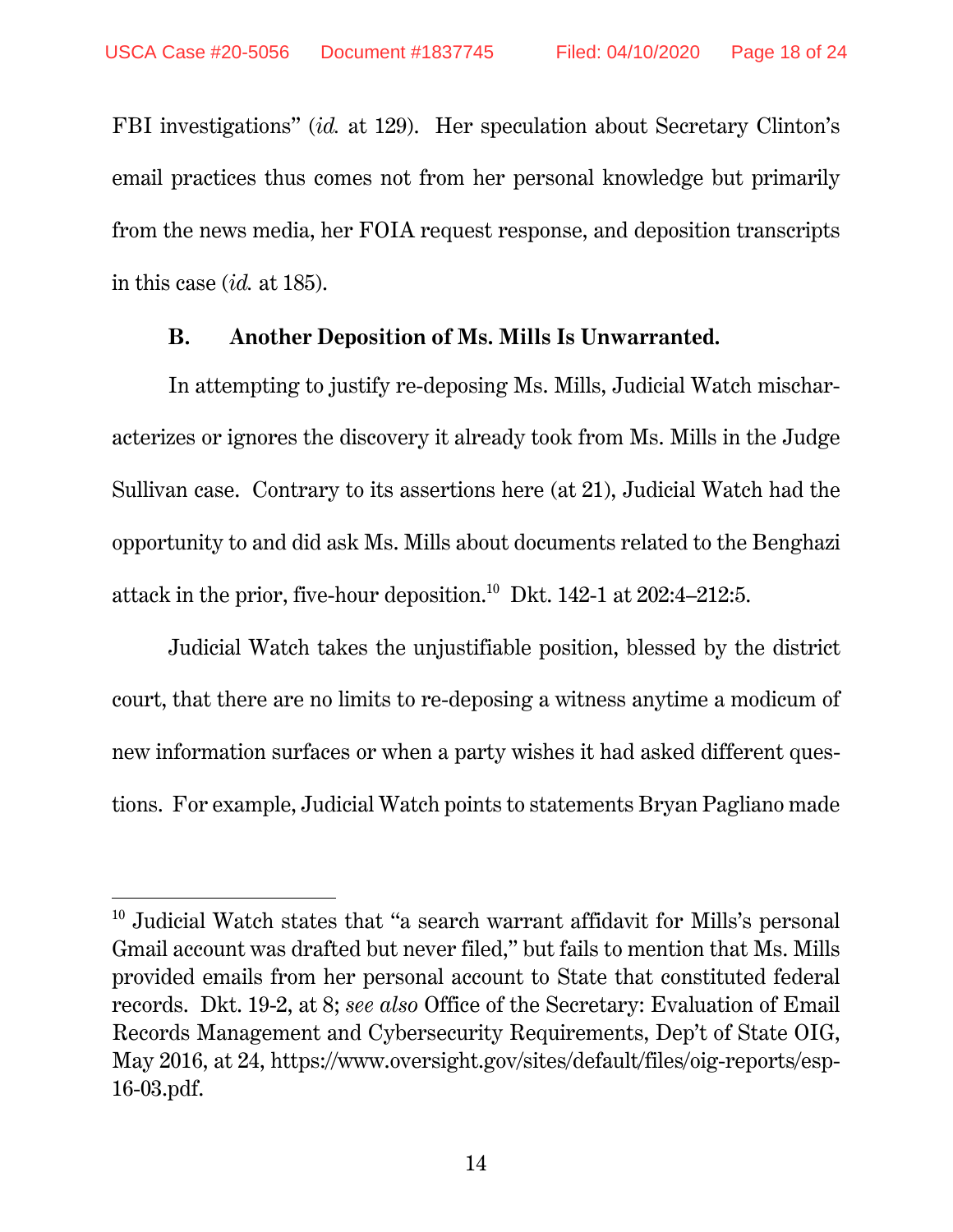to the FBI. But Ms. Mills already testified about whether she spoke to Mr. Pagliano about Secretary Clinton's email server. Dkt. 142-1 at 95:5–15. Moreover, Ms. Mills later provided interrogatory responses with even more detail about her conversations with Mr. Pagliano. Dkt. 132 at 3–4, No. 13-cv-01363. Judicial Watch has obtained the exact discovery it seeks. It is just dissatisfied with the results.

Nor are the alleged "new facts" cited by Judicial Watch an adequate basis for a second deposition. Judicial Watch acknowledges that the district court erred in stating that "[w]hen Ms. Mills was deposed, Judicial Watch was not aware of the 30,000 deleted Clinton emails or a Congressional subpoena had already been served on Secretary Clinton for her Benghazi records." Pet. App. C. at 5. That was the only basis the district court cited for permitting the deposition, and it was clearly erroneous.

Left with nothing else, Judicial Watch invokes assertions upon which the district court did not rely. Judicial Watch apparently plans to ask Ms. Mills about the technical treatment of the Clinton email server after federal records from it were culled. But this has nothing to do with the permitted discovery topics. Similarly, Judicial Watch's plan to depose Ms. Mills about John Hackett's alleged concerns about the identification of Secretary Clinton's federal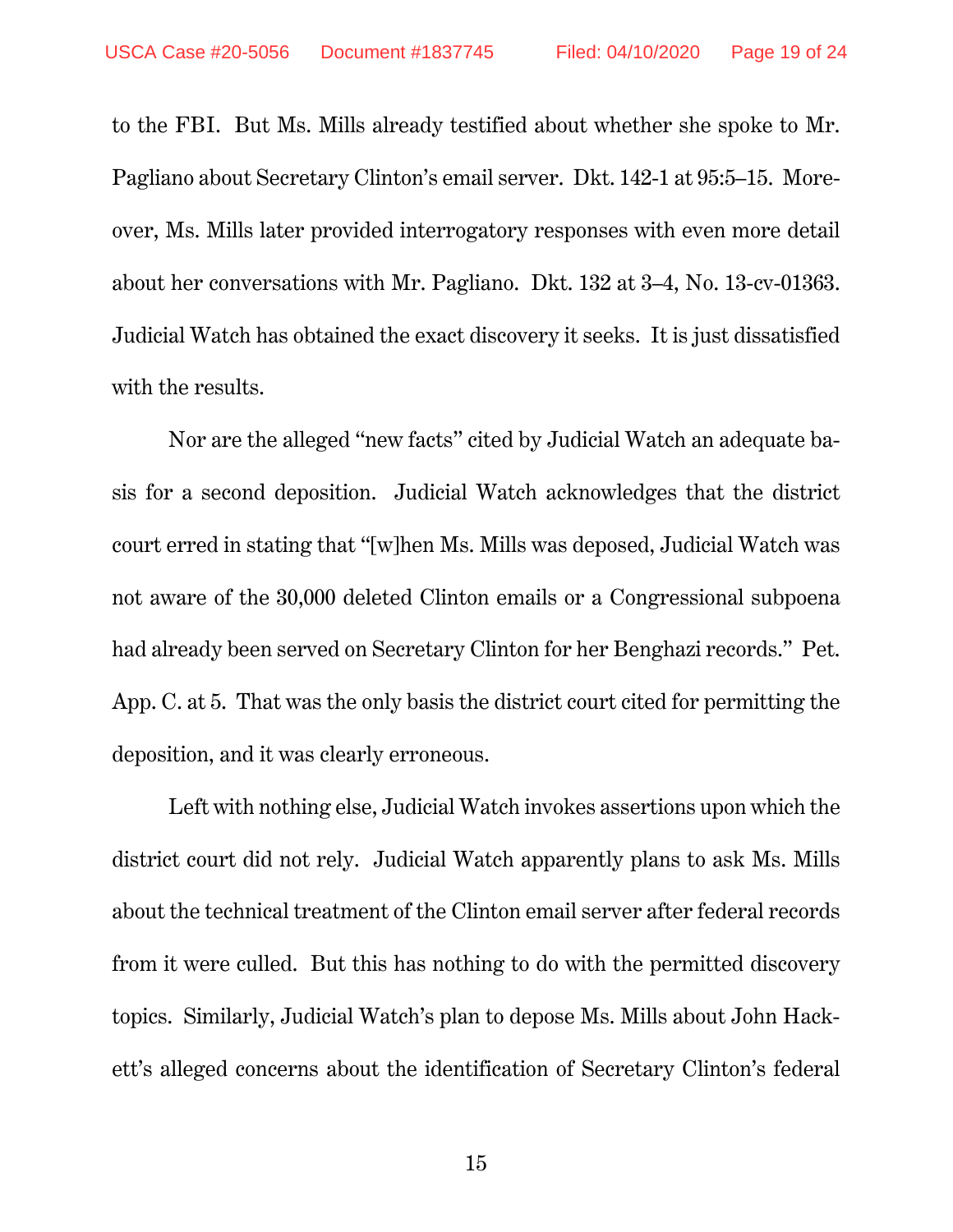records after she left office is outside the permitted discovery topics. Finally, Judicial Watch already deposed Ms. Mills about the process for identifying federal records provided by Secretary Clinton to State. Dkt. 142-1 at 246:11–  $248:16<sup>11</sup>$  Judicial Watch's opposition only demonstrates that it is on a fishing expedition for facts unrelated to the FOIA search here. Mandamus is necessary.

#### **IV. The District Court Lacked Jurisdiction.**

 $\overline{a}$ 

Judicial Watch fails to distinguish this case from *Kissinger.* Pet. 33–35. The footnote on which Judicial Watch relies refers to "an agency official purposefully rout[ing] a document out of agency possession *in order to circumvent a FOIA request.*" 445 U.S. 136, 155 n.9 (1980) (emphasis added). That

<sup>&</sup>lt;sup>11</sup> Judicial Watch also alleges that Paul Combetta "remove[d] any traces of the emails from the server … after speaking with Mills and despite a congressional subpoena." Opp. 24. The very report it cites makes clear what really happened: months *before* the subpoena, Ms. Mills asked Mr. Combetta to change the server settings to retain emails only within 60 days. As Mr. Combetta acknowledged to the FBI, he inadvertently failed to do so and, after learning of the subpoena, removed the emails without consulting Ms. Mills. *See* A Review of Various Actions by the Federal Bureau of Investigation and Department of Justice in Advance of the 2016 Election, Dep't of Justice OIG, June 2018, at 38–39, https://www.justice.gov/file/1071991/download. Judicial Watch's suggestion that Mr. Combetta's statements open a new area of discovery is frivolous.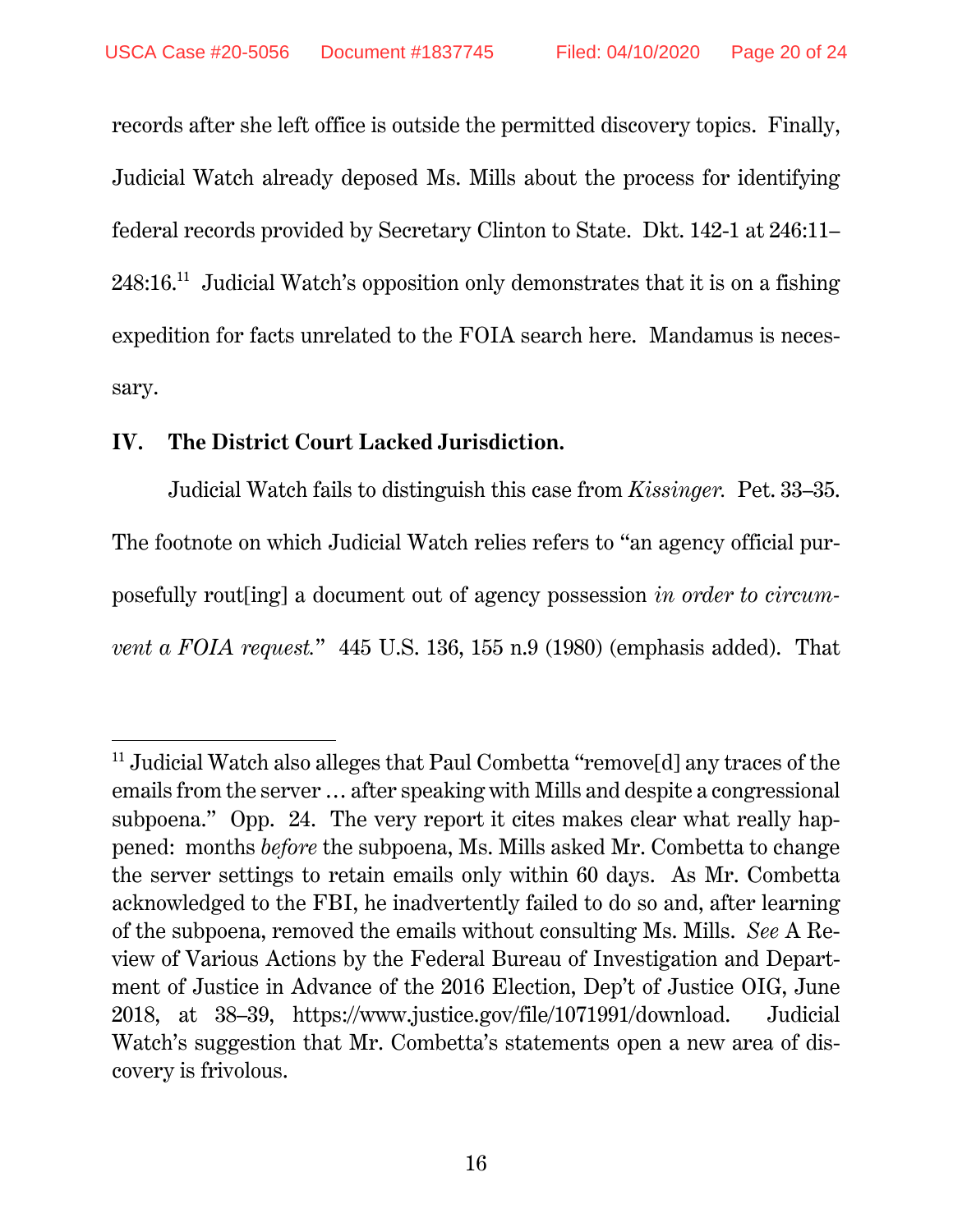$\overline{a}$ 

did not happen here because Judicial Watch's FOIA request was submitted well after Secretary Clinton left office.<sup>12</sup> Nor is there any evidence that Secretary Clinton "purposefully routed the entire body of emails" to "circumvent all FOIA requests"—she has already explained countless times why she used private email. Pet. 26–28. The asserted basis for jurisdiction misreads *Kissinger*, rests on pure speculation, and finds no support in the extensive discovery already taken or the voluminous public record. *See FC Inv. Grp. LC v. IFX Markets, Ltd.*, 529 F.3d 1087, 1094 (D.C. Cir. 2008) ("jurisdictional discovery cannot be based on mere conjecture or speculation").

Judicial Watch also misunderstands *Pompeo* and *Kerry*'s relevance to the jurisdictional question. Those cases show that Judicial Watch had another remedy to locate any missing emails under the Federal Records Act, which it pursued. Pet. 36. Judicial Watch acknowledges (at 30) that the endgame is for the district court to decide whether "it has jurisdiction to compel State to take further action with respect to Respondent's request." But it never says what that "further action" could be. This Court held in *Pompeo* that "there

<sup>12</sup> Judicial Watch's reliance on *Competitive Enterprise Institute* is misplaced for the same reason. Secretary Clinton was not the "agency head" at the time of the FOIA request. 827 F.3d 145, 149 (D.C. Cir. 2016).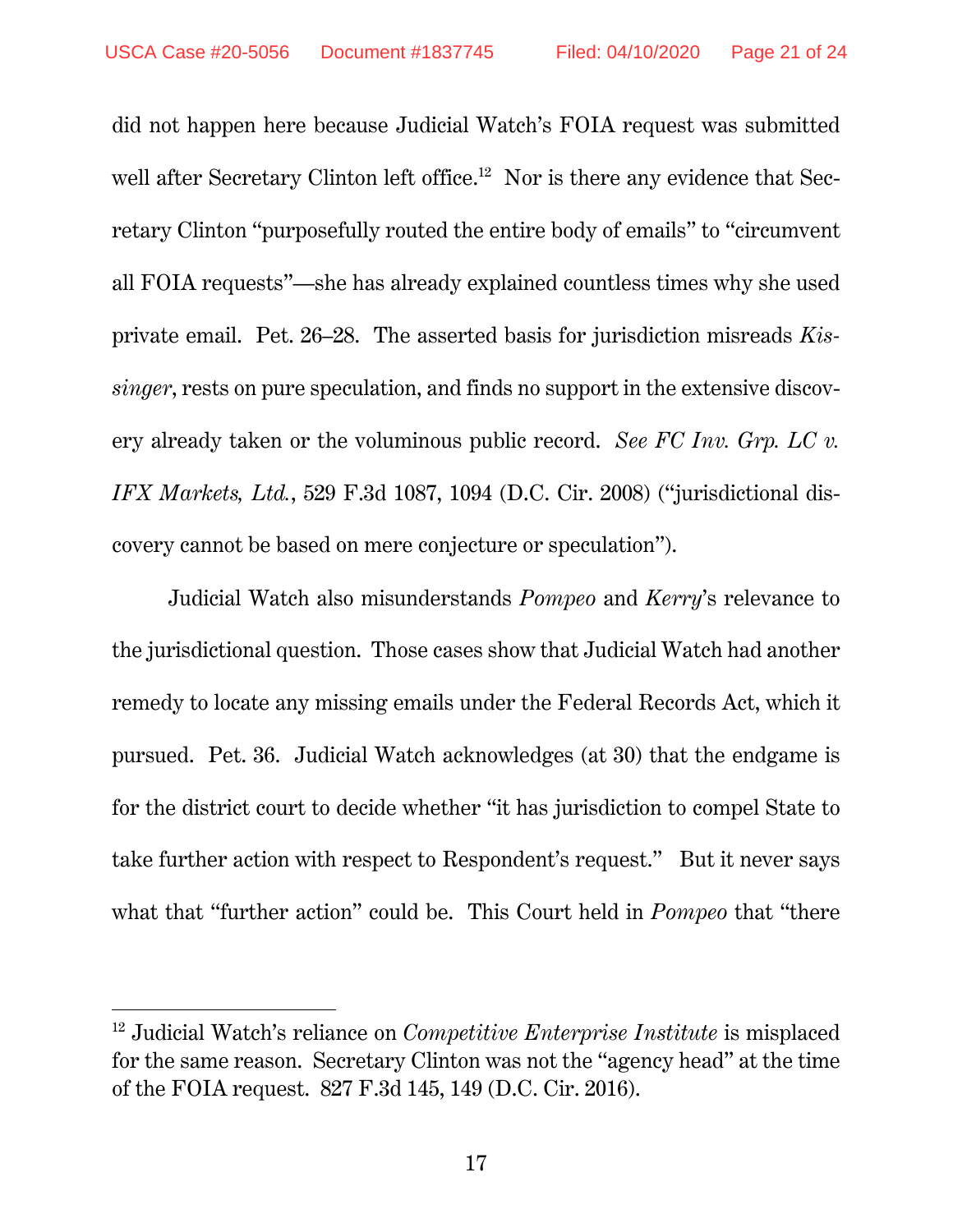are no remaining emails for State to recover." 744 F. App'x at 4. That only highlights the district court's erroneous reliance on a speculative chain of inferences to justify jurisdictional discovery, keeping this FOIA case alive for years—in pursuit of discovery for discovery's sake—when there are no more documents to recover.

### **CONCLUSION**

For the foregoing reasons, the petition should be granted.

Respectfully submitted,

BETH WILKINSON DAVID E. KENDALL BRIAN STEKLOFF KATHERINE M. TURNER CALI COPE-KASTEN STEPHEN L. WOHLGEMUTH ANGELA CAI SURAJ KUMAR WILKINSON WALSH LLP WILLIAMS & CONNOLLY LLP  *2001 M Street, N.W., 10th Floor 725 Twelfth Street, N.W. Washington, DC 20036 Washington, DC 20005 (202) 847-4000 (202) 434-5000* 

APRIL 10, 2020

/s/ David E. Kendall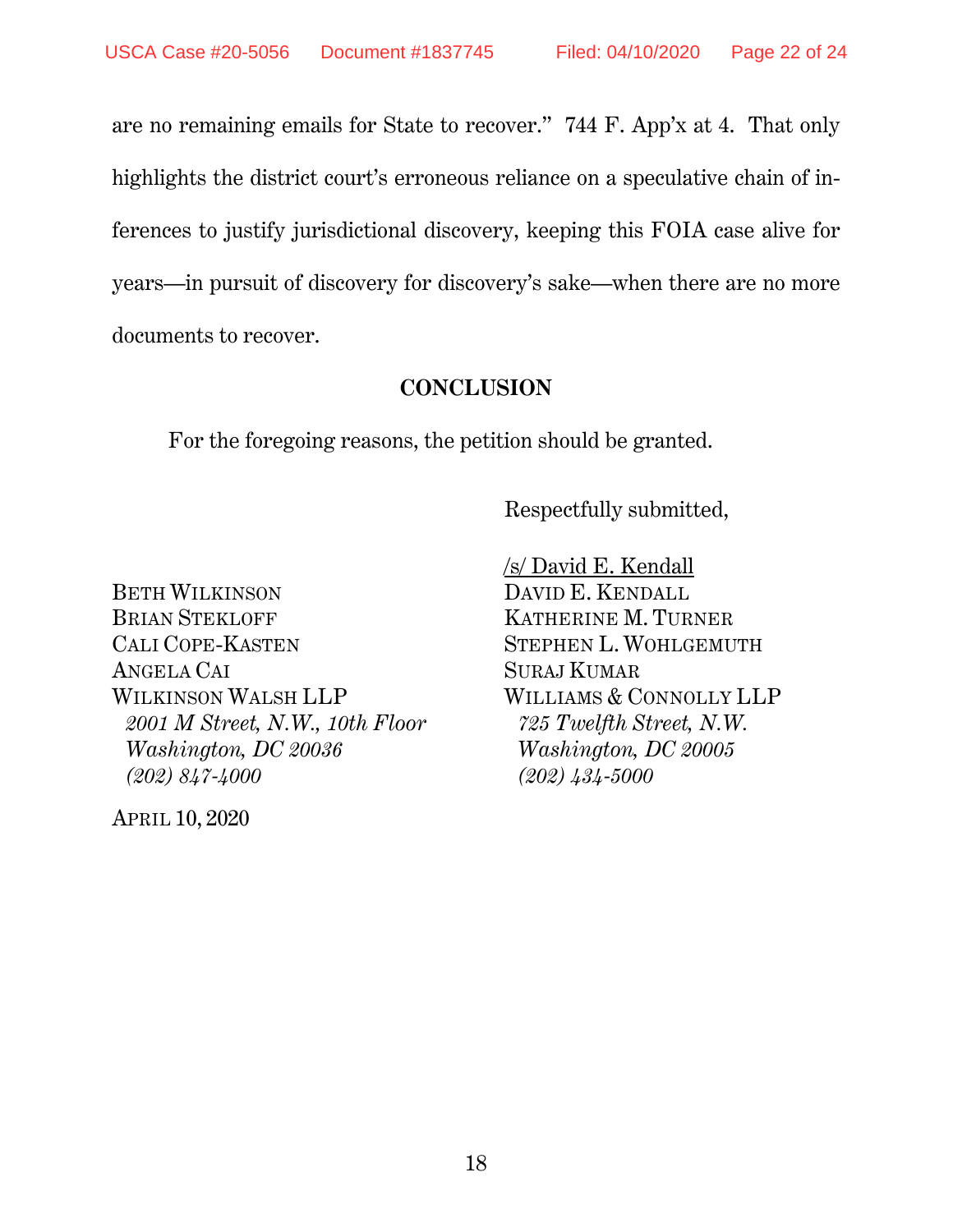## **CERTIFICATE OF COMPLIANCE WITH TYPEFACE AND WORD-COUNT LIMITATIONS**

 I, David E. Kendall, counsel for petitioner and a member of the Bar of this Court, certify, pursuant to Federal Rule of Appellate Procedure 21(d), that the attached Reply is proportionately spaced, has a typeface of 14 points or more, and contains 3,884 words.

> /s/ David E. Kendall DAVID E. KENDALL

APRIL 10, 2020